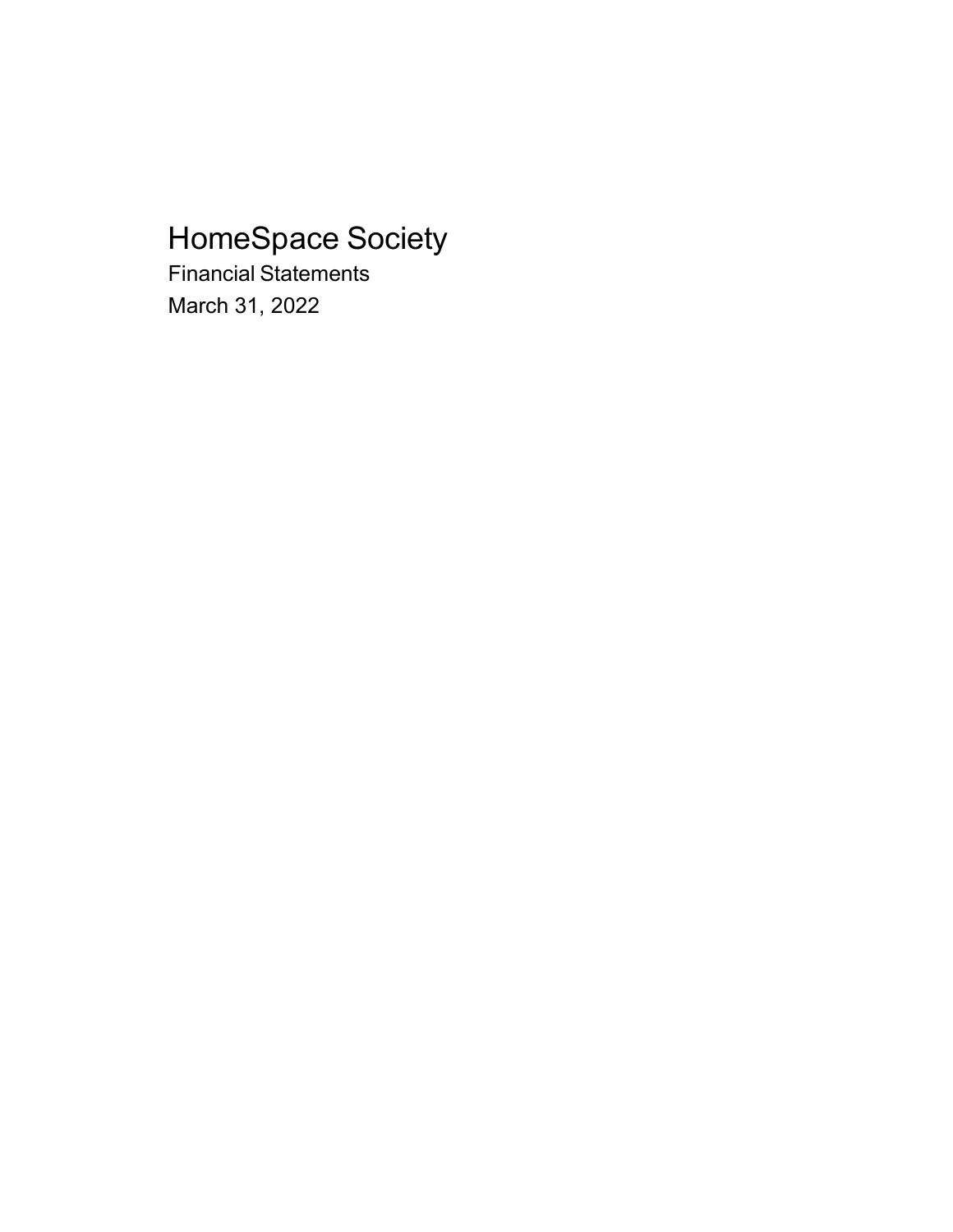

#### **INDEPENDENT AUDITOR'S REPORT**

To the Board of Directors of HomeSpace Society

#### *Opinion*

We have audited the financial statements of HomeSpace Society (the "Society"), which comprise the statement of financial position as at March 31, 2022 and the statements of operations, changes in fund balances and cash flows for the year then ended, and notes to the financial statements, including a summary of significant accounting policies.

In our opinion, the accompanying financial statements present fairly, in all material respects, the financial position of the Society as at March 31, 2022, and its results of operations and its cash flows for the year then ended in accordance with Canadian accounting standards for not-for-profit organizations.

#### *Basis for Opinion*

We conducted our audit in accordance with Canadian generally accepted auditing standards. Our responsibilities under those standards are further described in the *Auditor's Responsibilities for the Audit of the Financial Statements* section of our report. We are independent of the Society in accordance with the ethical requirements that are relevant to our audit of the financial statements in Canada, and we have fulfilled our other ethical responsibilities in accordance with these requirements. We believe that the audit evidence we have obtained is sufficient and appropriate to provide a basis for our opinion.

#### *Responsibilities of Management and Those Charged with Governance for the Financial Statements*

Management is responsible for the preparation and fair presentation of the financial statements in accordance with Canadian accounting standards for not-for-profit organizations, and for such internal control as management determines is necessary to enable the preparation of financial statements that are free from material misstatement, whether due to fraud or error.

In preparing the financial statements, management is responsible for assessing the Society's ability to continue as a going concern, disclosing, as applicable, matters related to going concern and using the going concern basis of accounting unless management either intends to liquidate the Society or to cease operations, or has no realistic alternative but to do so.

Those charged with governance are responsible for overseeing the Society's financial reporting process.

#### *Auditor's Responsibilities for the Audit of the Financial Statements*

Our objectives are to obtain reasonable assurance about whether the financial statements as a whole are free from material misstatement, whether due to fraud or error, and to issue an auditor's report that includes our opinion. Reasonable assurance is a high level of assurance, but is not a guarantee that an audit conducted in accordance with Canadian generally accepted auditing standards will always detect a material misstatement when it exists. Misstatements can arise from fraud or error and are considered material if, individually or in the aggregate, they could reasonably be expected to influence the economic decisions of users taken on the basis of these financial statements.

THE POWER OF BEING UNDERSTOOD AUDIT | TAX | CONSULTING

RSM Alberta LLP is a limited liability partnership that provides public accounting services. RSM is the brand used by a network of independent accounting and consulting firms, each of which practices in its own right. Visit rsmcanada.com/aboutus for more information regarding RSM Alberta LLP and RSM International.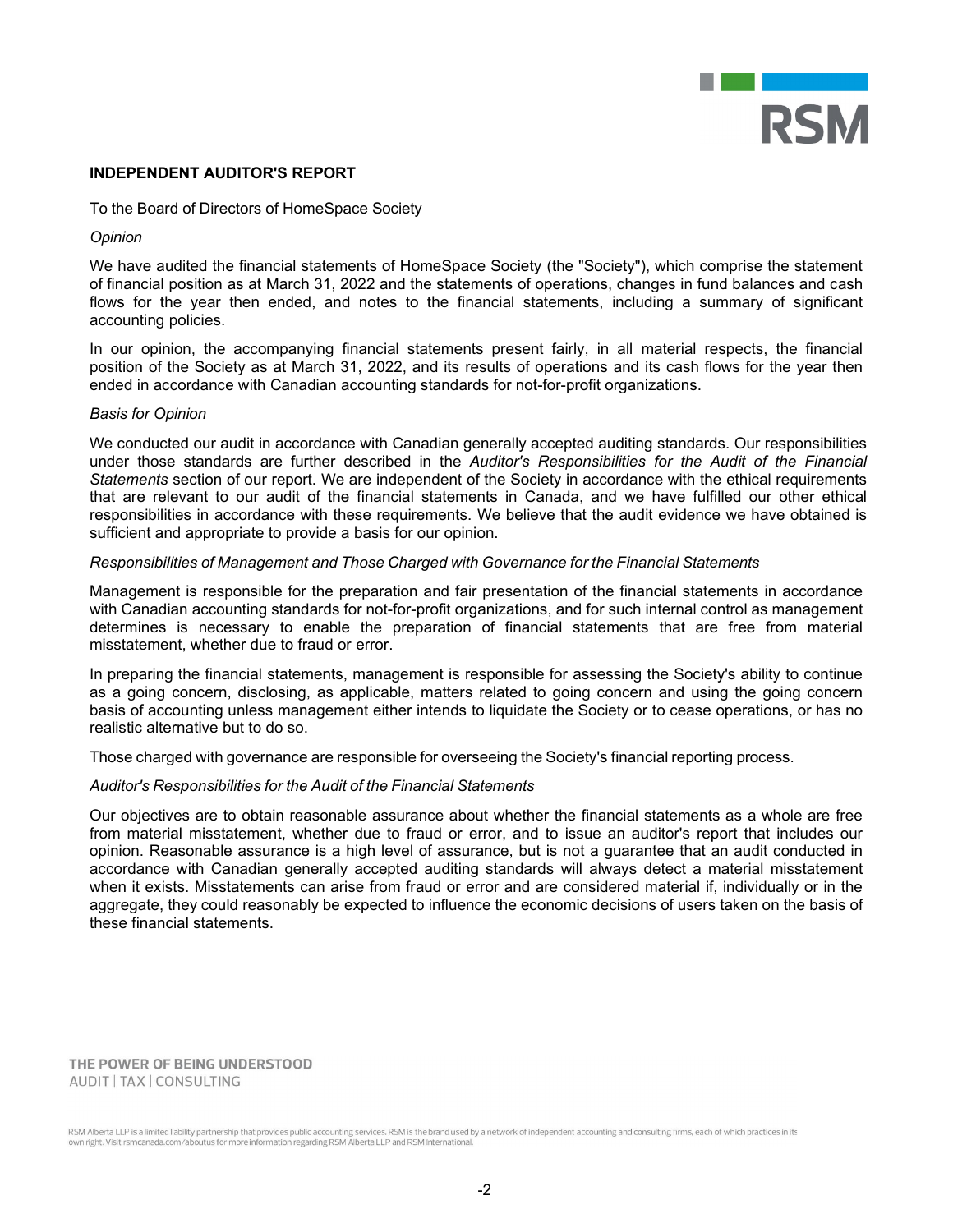As part of an audit in accordance with Canadian generally accepted auditing standards, we exercise professional judgment and maintain professional skepticism throughout the audit. We also:

- Identify and assess the risks of material misstatement of the financial statements, whether due to fraud or error, design and perform audit procedures responsive to those risks, and obtain audit evidence that is sufficient and appropriate to provide a basis for our opinion. The risk of not detecting a material misstatement resulting from fraud is higher than for one resulting from error, as fraud may involve collusion, forgery, intentional omissions, misrepresentations, or the override of internal control.
- Obtain an understanding of internal control relevant to the audit in order to design audit procedures that are appropriate in the circumstances, but not for the purpose of expressing an opinion on the effectiveness of the Society's internal control.
- Evaluate the appropriateness of accounting policies used and the reasonableness of accounting estimates and related disclosures made by management.
- Conclude on the appropriateness of management's use of the going concern basis of accounting and, based on the audit evidence obtained, whether a material uncertainty exists related to events or conditions that may cast significant doubt on the Society's ability to continue as a going concern. If we conclude that a material uncertainty exists, we are required to draw attention in our auditor's report to the related disclosures in the financial statements or, if such disclosures are inadequate, to modify our opinion. Our conclusions are based on the audit evidence obtained up to the date of our auditor's report. However, future events or conditions may cause the Society to cease to continue as a going concern.
- Evaluate the overall presentation, structure and content of the financial statements, including the disclosures, and whether the financial statements represent the underlying transactions and events in a manner that achieves fair presentation.

We communicate with those charged with governance regarding, among other matters, the planned scope and timing of the audit and significant audit findings, including any significant deficiencies in internal control that we identify during our audit.

RSM Alberta LLP

Chartered Professional Accountants June 1, 2022 Calgary, Alberta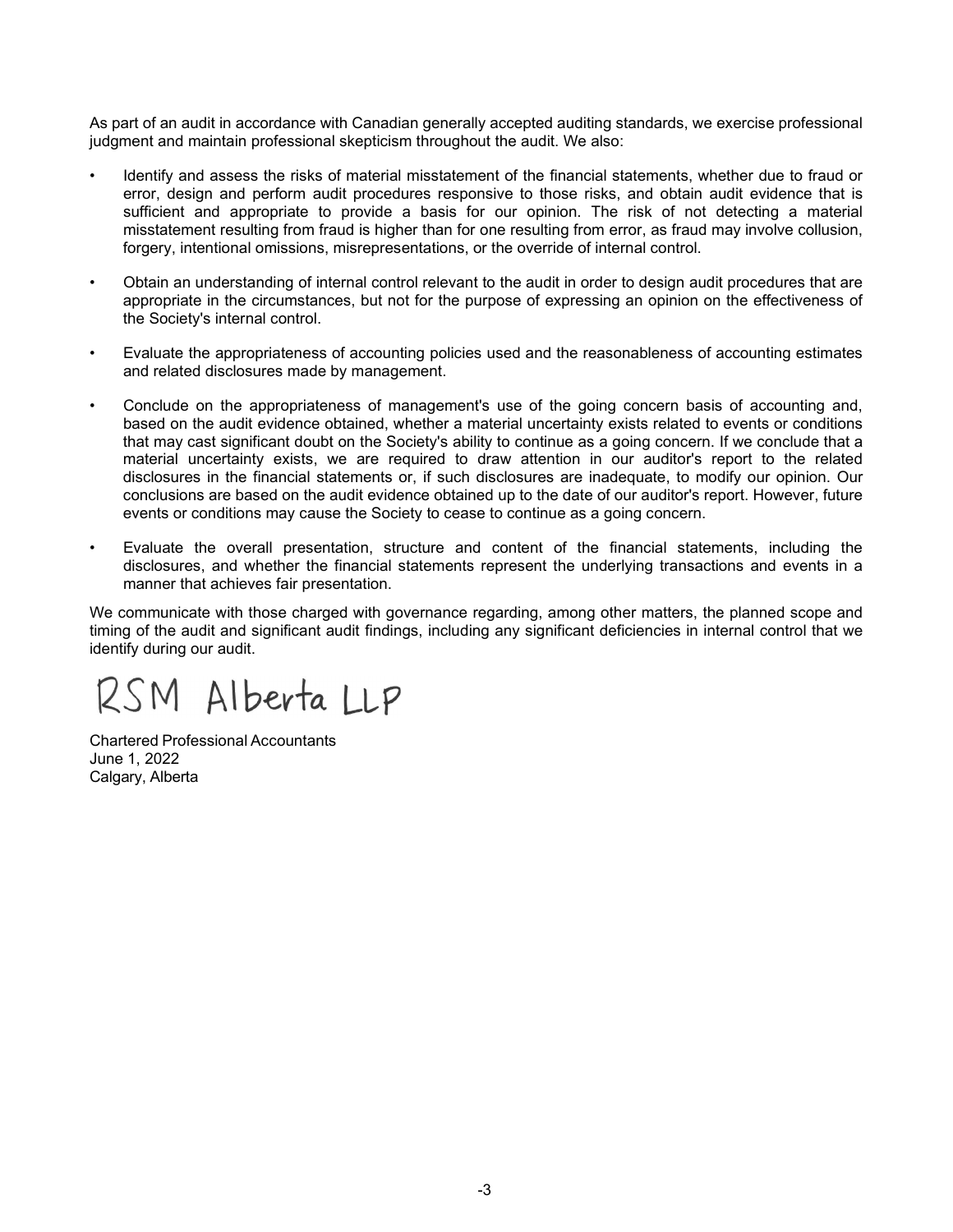# **HomeSpace Society**

*(Incorporated under the laws of Alberta)* 

### **Statement of Financial Position**

## **March 31, 2022**

|                                                                                   |                      |                         | <b>Total</b>            |                           |
|-----------------------------------------------------------------------------------|----------------------|-------------------------|-------------------------|---------------------------|
|                                                                                   | <b>Operating</b>     | <b>Capital</b>          | 2022                    | 2021                      |
| <b>Assets</b>                                                                     |                      |                         |                         |                           |
| <b>Current assets</b>                                                             |                      |                         |                         |                           |
| Cash                                                                              | \$3,261,049          | \$<br>110,753           | 3,371,802<br>\$         | 8,925,262<br>\$           |
| Accounts receivable                                                               | 123,384              | 9,621,264               | 9,744,648               | 1,031,293                 |
| Prepaid expenses                                                                  | 258,337              | 22,230                  | 280,567                 | 254,754                   |
|                                                                                   | 3,642,770            | 9,754,247               | 13,397,017              | 10,211,309                |
| Property held for affordable housing (note 4)                                     |                      | 140,076,478             | 140,076,478             | 118,011,972               |
| Equipment (note 5)                                                                | 15,559               | 30,149                  | 45,708                  | 11,689                    |
|                                                                                   | \$3,658,329          | \$149,860,874           | \$153,519,203           | \$128,234,970             |
| <b>Liabilities</b>                                                                |                      |                         |                         |                           |
| <b>Current liabilities</b>                                                        |                      |                         |                         |                           |
| Accounts payable and accrued liabilities                                          | 653,351<br>\$        | \$<br>4,553,844         | 5,207,195<br>\$         | 3,247,322<br>\$           |
| Deferred contributions                                                            | 155,898              |                         | 155,898                 | 195,745                   |
| Current portion of mortgages payable                                              |                      |                         |                         |                           |
| (note 6)<br>Demand loan (note 6)                                                  |                      | 269,851<br>2,100,000    | 269,851<br>2,100,000    | 176,932<br>$\blacksquare$ |
| Tenant deposits                                                                   | 353,773              | $\sim 100$ km s $^{-1}$ | 353,773                 | 310,911                   |
|                                                                                   | 1,163,022            |                         |                         |                           |
| Mortgages payable (note 6)                                                        |                      | 6,923,695<br>13,462,148 | 8,086,717<br>13,462,148 | 3,930,910<br>10,486,010   |
| Loans payable (note 7)                                                            |                      | 5,966,177               | 5,966,177               | 6,189,576                 |
| Canada Emergency Business Account (CEBA)                                          |                      |                         |                         |                           |
| loan (note 8)                                                                     | 40,000               |                         | 40,000                  | 40,000                    |
|                                                                                   | 1,203,022            | 26,352,020              | 27,555,042              | 20,646,496                |
| <b>Fund Balances</b>                                                              |                      |                         |                         |                           |
| Internally restricted - net investment in                                         |                      |                         |                         |                           |
| equipment                                                                         | 15,559               | 30,149                  | 45,708                  | 11,689                    |
| Internally restricted - net investment in property<br>held for affordable housing |                      | 123,478,705             | 123,478,705             | 103,579,732               |
| Internally restricted - capital reserve fund for                                  |                      |                         |                         |                           |
| building maintenance<br>Unrestricted net assets                                   | 1,582,619<br>857,129 |                         | 1,582,619               | 2,065,429                 |
|                                                                                   |                      |                         | 857,129                 | 1,931,624                 |
|                                                                                   | 2,455,307            | 123,508,854             | 125,964,161             | 107,588,474               |
|                                                                                   | \$3,658,329          | \$149,860,874           | \$153,519,203           | \$128,234,970             |

Commitments and contingencies (note 13)

The accompanying notes are an integral part of these financial statements.

Approved by the Board,

, Director

, Director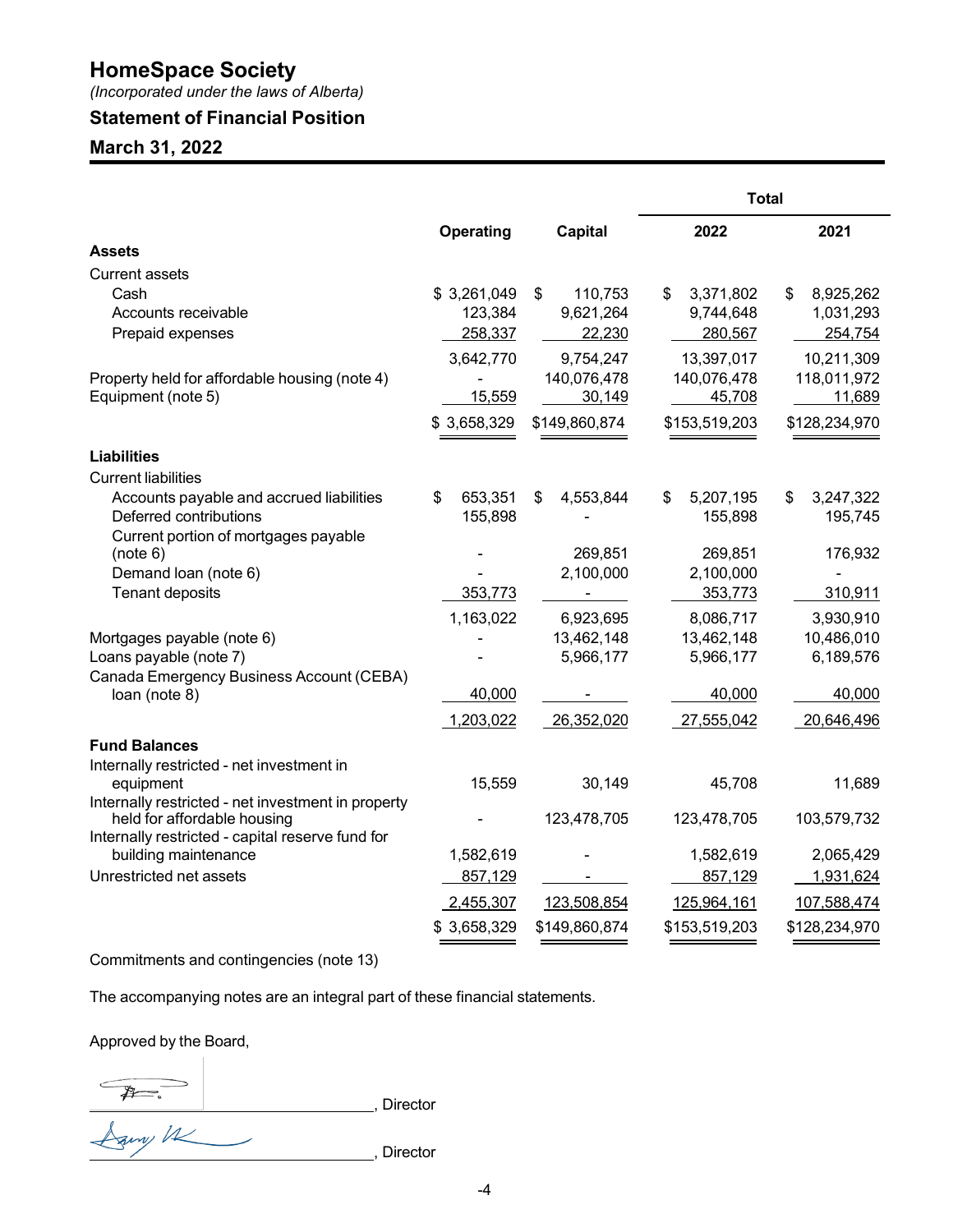# **HomeSpace Society Statement of Operations Year Ended March 31, 2022**

|                                                                                                                                                                                      |                                                             |                                      |                                                             | <b>Total</b>                                                                          |
|--------------------------------------------------------------------------------------------------------------------------------------------------------------------------------------|-------------------------------------------------------------|--------------------------------------|-------------------------------------------------------------|---------------------------------------------------------------------------------------|
|                                                                                                                                                                                      | <b>Operating</b>                                            | Capital                              | 2022                                                        | 2021                                                                                  |
| Revenue<br>Donations and grants (note 7)<br>Rental revenue<br>Interest and investment income<br>Miscellaneous income<br>COVID-19 emergency isolation centre<br>Government assistance | \$<br>849,514<br>6,052,211<br>24.585<br>45,598<br>6,971,908 | \$20,117,809<br>15,127<br>20,132,936 | \$20,967,323<br>6,052,211<br>39,712<br>45,598<br>27,104,844 | 5,110,339<br>\$<br>4,710,075<br>81,687<br>38,979<br>7,458,442<br>45,000<br>17,444,522 |
| Operating expenses<br>Real property costs                                                                                                                                            | 4,360,176                                                   | 314                                  | 4,360,490                                                   | 3,652,887                                                                             |
| Interest (note 6)<br>Special events<br>COVID-19 emergency isolation centre                                                                                                           | 23,964                                                      | 192,528<br>4,999                     | 192,528<br>28,963                                           | 103,539<br>49,635<br>7,087,985                                                        |
|                                                                                                                                                                                      | 4,384,140                                                   | 197,841                              | 4,581,981                                                   | 10,894,046                                                                            |
| Administrative expenses<br><b>Salaries</b><br>Office<br>Amortization                                                                                                                 | 1,285,629<br>361,781<br>9,515                               | 4,514<br>2,485,737                   | 1,285,629<br>366,295<br>2,495,252                           | 1,250,286<br>318,704<br>2,007,617                                                     |
|                                                                                                                                                                                      | 1,656,925                                                   | 2,490,251                            | 4,147,176                                                   | 3,576,607                                                                             |
| Excess of revenue over expenses                                                                                                                                                      | 6,041,065<br>930,843<br>\$                                  | 2,688,092<br>\$17,444,844            | 8,729,157<br>18,375,687<br>\$                               | 14,470,653<br>2,973,869<br>\$                                                         |

The accompanying notes are an integral part of these financial statements.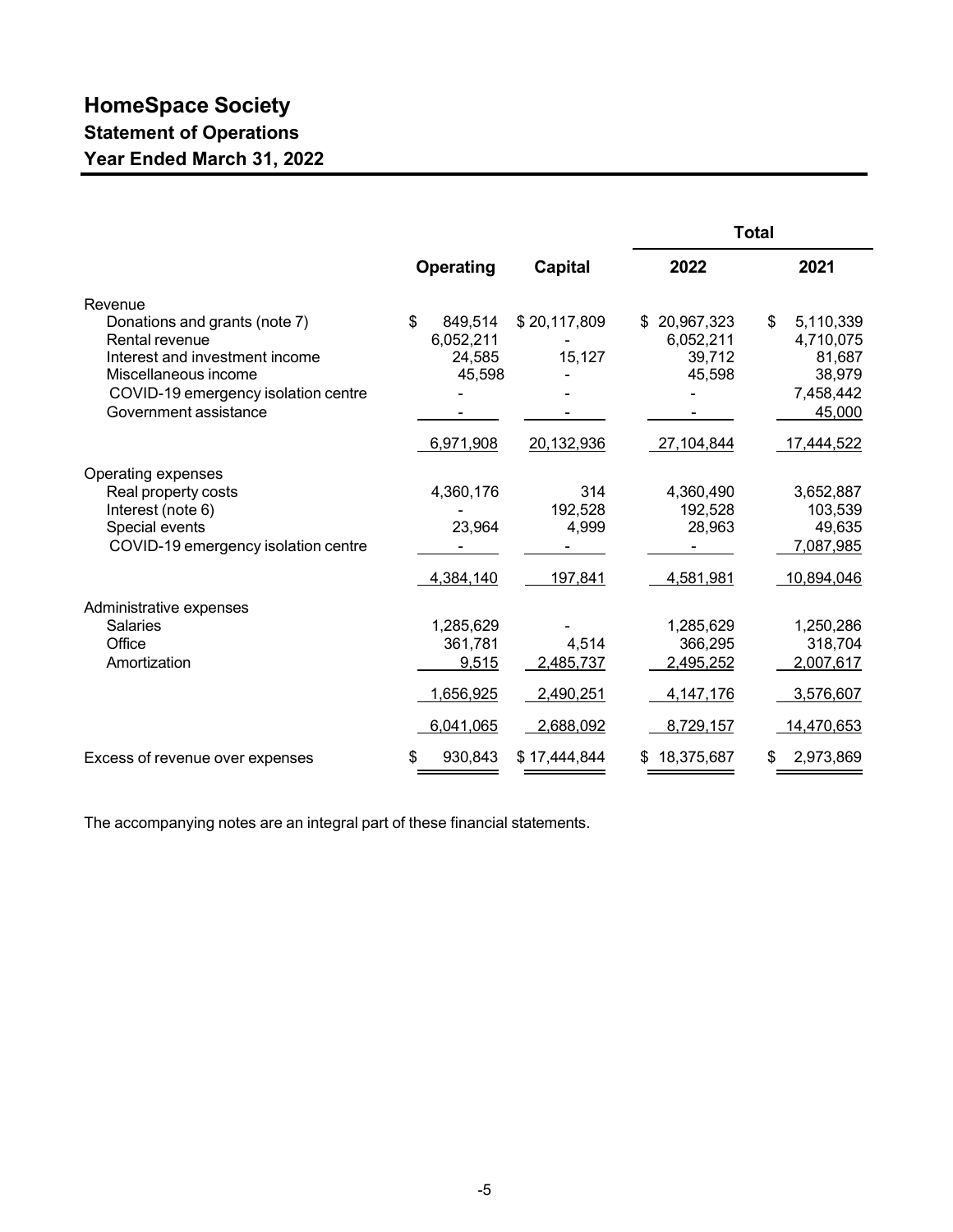# **HomeSpace Society Statement of Changes in Fund Balances Year Ended March 31, 2022**

|                                                                                                                                         |   | <b>Internally</b><br>restricted - net<br>investment in<br>equipment |      | <b>Internally</b><br>restricted - net<br>investment in<br>property held<br>for affordable<br>housing |    | <b>Internally</b><br>restricted -<br>capital reserve<br>fund for<br>building<br>maintenance |    | <b>Unrestricted</b>                 |   | Total       |
|-----------------------------------------------------------------------------------------------------------------------------------------|---|---------------------------------------------------------------------|------|------------------------------------------------------------------------------------------------------|----|---------------------------------------------------------------------------------------------|----|-------------------------------------|---|-------------|
| Fund balances, March 31, 2020                                                                                                           | S | 10,558                                                              | - 56 | 97,789,269                                                                                           | S. | 3,056,718                                                                                   | S. | 3,758,060                           | S | 104,614,605 |
| Excess (deficiency) of revenue over expenses<br>Purchased asset additions<br>Real property capital maintenance<br><b>Fund transfers</b> |   | (7, 134)<br>8,265                                                   |      | 2,011,141<br>421,116<br>3,358,206                                                                    |    | (570, 173)<br>(421, 116)                                                                    |    | 1,540,035<br>(8,265)<br>(3,358,206) |   | 2,973,869   |
| Fund balances, March 31, 2021                                                                                                           |   | 11,689                                                              |      | 103,579,732                                                                                          |    | 2,065,429                                                                                   |    | 1,931,624                           |   | 107,588,474 |
| Excess (deficiency) of revenue over expenses<br>Purchased asset additions<br>Real property capital maintenance<br><b>Fund transfers</b> |   | (12, 864)<br>46,883                                                 |      | 17,448,193<br>845,466<br>1,605,314                                                                   |    | 362,656<br>(845, 466)                                                                       |    | 577,702<br>(46, 883)<br>(1,605,314) |   | 18,375,687  |
| Fund balances March 31, 2022, end of year                                                                                               |   | 45,708                                                              | æ.   | 123,478,705                                                                                          | S  | 1,582,619                                                                                   | S  | 857,129                             | S | 125,964,161 |

The accompanying notes are an integral part of these financial statements.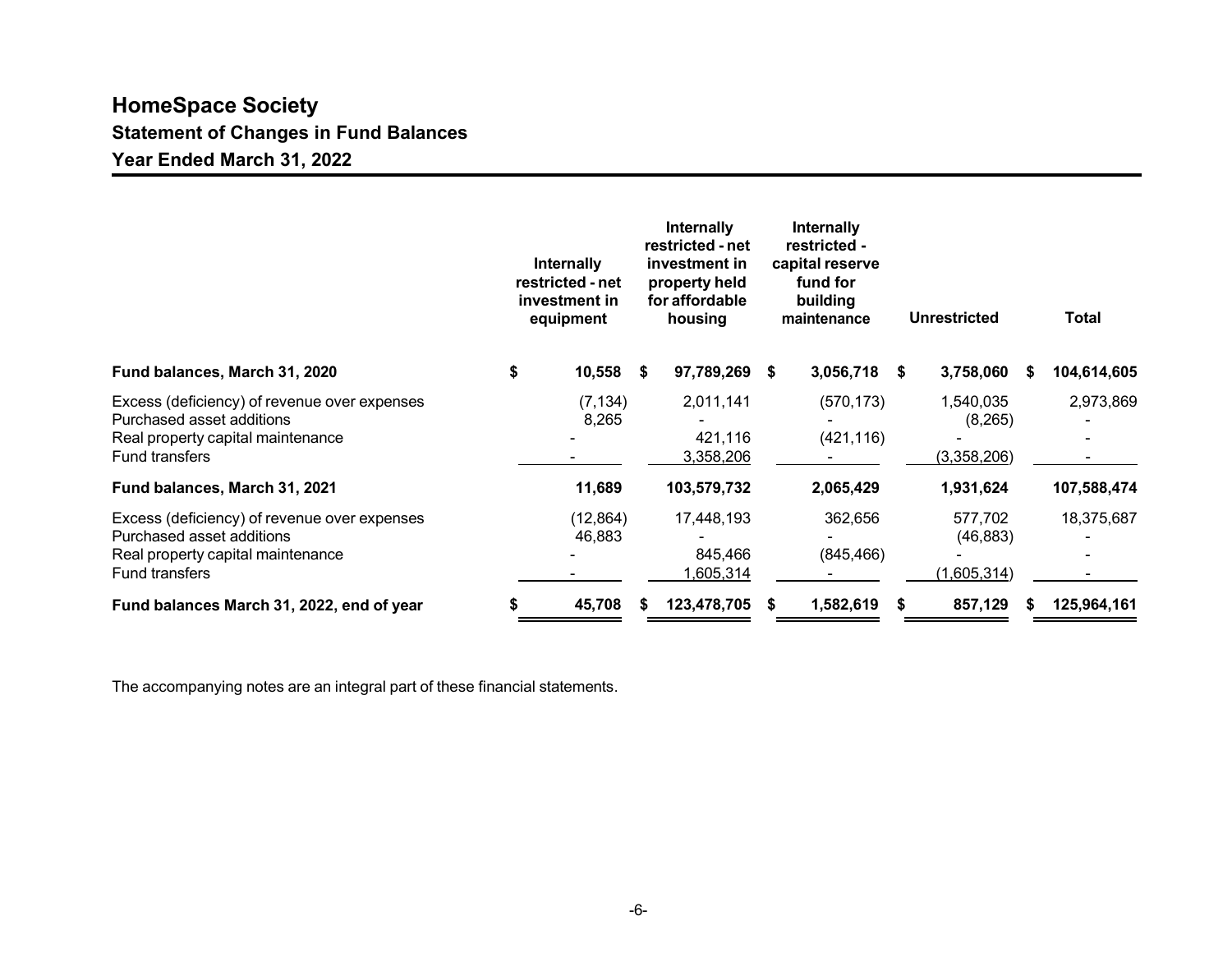# **HomeSpace Society Statement of Cash Flows Year Ended March 31, 2022**

|                                                                                                                                                                                               | 2022                                                                                                           | 2021                                                                                                   |
|-----------------------------------------------------------------------------------------------------------------------------------------------------------------------------------------------|----------------------------------------------------------------------------------------------------------------|--------------------------------------------------------------------------------------------------------|
| Cash provided by (used in):                                                                                                                                                                   |                                                                                                                |                                                                                                        |
| Operating activities<br>Excess of revenue over expenses<br>Add (deduct) items not affecting cash<br>Amortization<br>Forgiveness of loan payable (note 7)<br>Forgiveness of CEBA loan (note 8) | 18,375,687<br>S.<br>2,495,252<br>(223, 399)                                                                    | \$<br>2,973,869<br>2,007,617<br>(41, 916)<br>(20,000)                                                  |
| Changes in non-cash working capital<br>Accounts receivable<br>Prepaid expenses<br>Accounts payable<br>Deferred contributions<br><b>Tenant deposits</b>                                        | 20,647,540<br>(8,713,355)<br>(25, 813)<br>1,959,873<br>(39, 847)<br>42,862<br>(6,776,280)<br><u>13,871,260</u> | 4,919,570<br>(130, 417)<br>(128, 592)<br>(2,020,705)<br>83,834<br>72,097<br>(2, 123, 783)<br>2,795,787 |
| <b>Financing activities</b><br>Repayments of mortgages<br>Proceeds from loans payable<br>Proceeds from mortgages<br>Proceeds from CEBA loan<br>Proceeds from demand loan                      | (177, 479)<br>3,246,536<br>2,100,000<br>5,169,057                                                              | (172, 824)<br>6,142,500<br>7,332,888<br>60,000<br>13,362,564                                           |
| Investing activities<br><b>Expenditures on equipment</b><br>Expenditures on property held for affordable housing                                                                              | (46, 883)<br>(24, 546, 894)<br>(24, 593, 777)                                                                  | (8,265)<br>(22, 764, 896)<br>(22, 773, 161)                                                            |
| Cash outflow                                                                                                                                                                                  | (5,553,460)                                                                                                    | (6,614,810)                                                                                            |
| Cash, beginning of year                                                                                                                                                                       | 8,925,262                                                                                                      | 15,540,072                                                                                             |
| Cash, end of year                                                                                                                                                                             | \$<br>3,371,802                                                                                                | \$<br>8,925,262                                                                                        |

The accompanying notes are an integral part of these financial statements.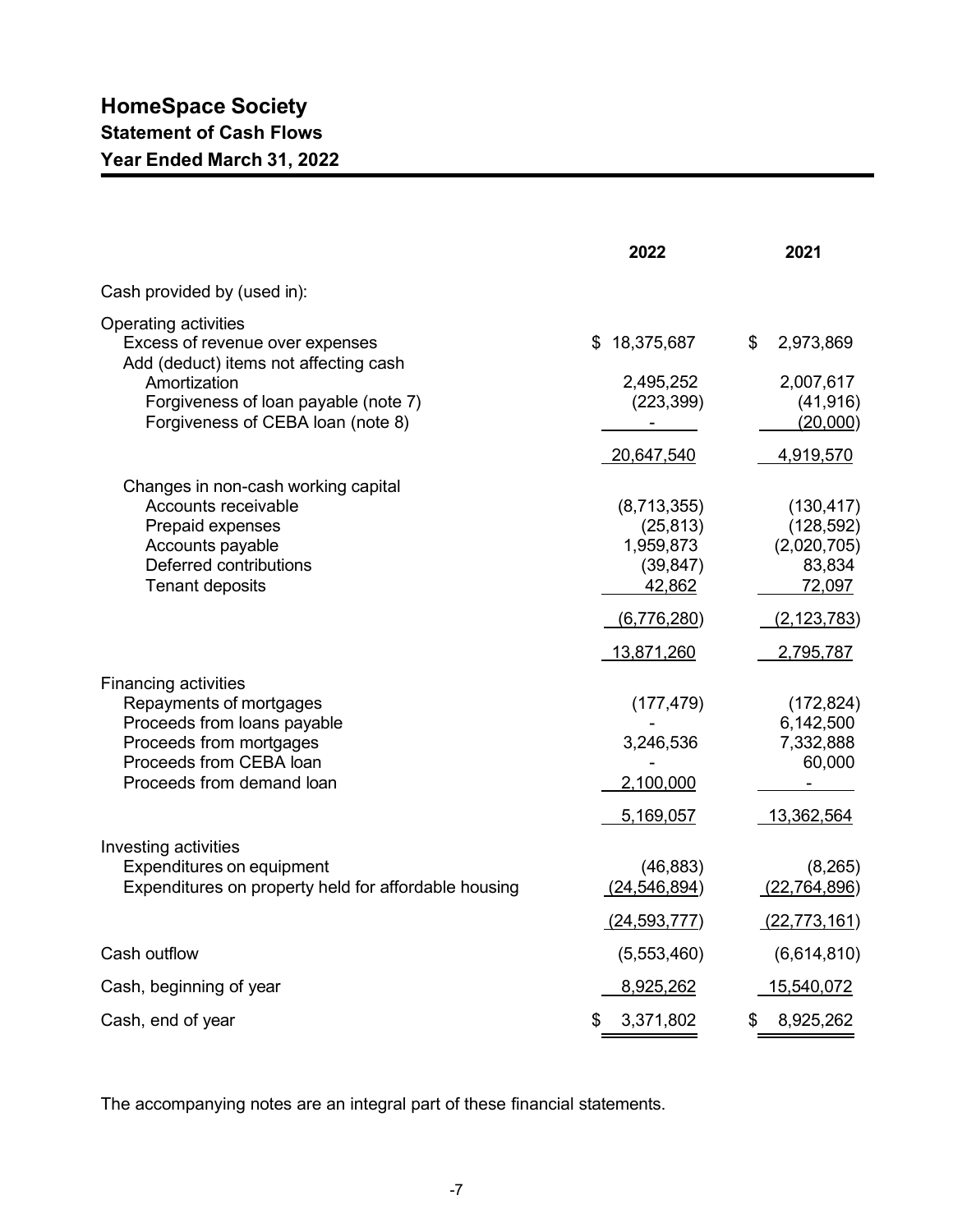#### 1. Nature of operations

HomeSpace Society (the "Society") was incorporated under the *Alberta Societies Act* on June 19, 2003. The Society is a not-for-profit organization and a registered charity and is exempt from income taxes under the *Income Tax Act.* The Society's mission is to creatively apply expertise to increase and manage the number of affordable and specialized housing units in Calgary.

The Charitable Fundraising Regulation of Alberta applies to the Society and the Society has considered all required disclosures under Section 7(2) of the Act in preparing these financial statements.

#### 2. Significant accounting policies

The financial statements were prepared in accordance with Canadian accounting standards for not-for-profit organizations ("ASNPO") and include the following significant accounting policies:

#### (a) Fund accounting

The Society follows the restricted fund method for accounting for contributions, as this is the preferred method for the users of the Society's financial statements.

The Operating Fund comprises of the amounts internally restricted as an investment in equipment, the capital reserve fund for building maintenance and the unrestricted net assets, is an unrestricted fund that contains the assets, liabilities, revenue and expenses related to the Society's operating activities, the operation of affordable housing and special events.

The Capital Fund comprises of the amounts internally restricted as an investment in property held for affordable housing, is a restricted fund that contains the assets, liabilities, revenue and expenses related to the Society's acquisition and development of real estate property for affordable housing.

(b) Revenue recognition

Restricted contributions related to a restricted fund are recognized as revenue of the appropriate restricted fund when received or when future receipt of cash is guaranteed by a funding agreement. Restricted contributions to the Operating Fund are deferred and amortized to revenue when the related expenses are incurred. Unrestricted contributions in the Operating Fund and contributions in the Capital Fund are recognized as revenue when received or receivable if the amount to be received can be reasonably estimated and collection is reasonably assured. Unrestricted investment income is recognized as revenue in the Operating fund.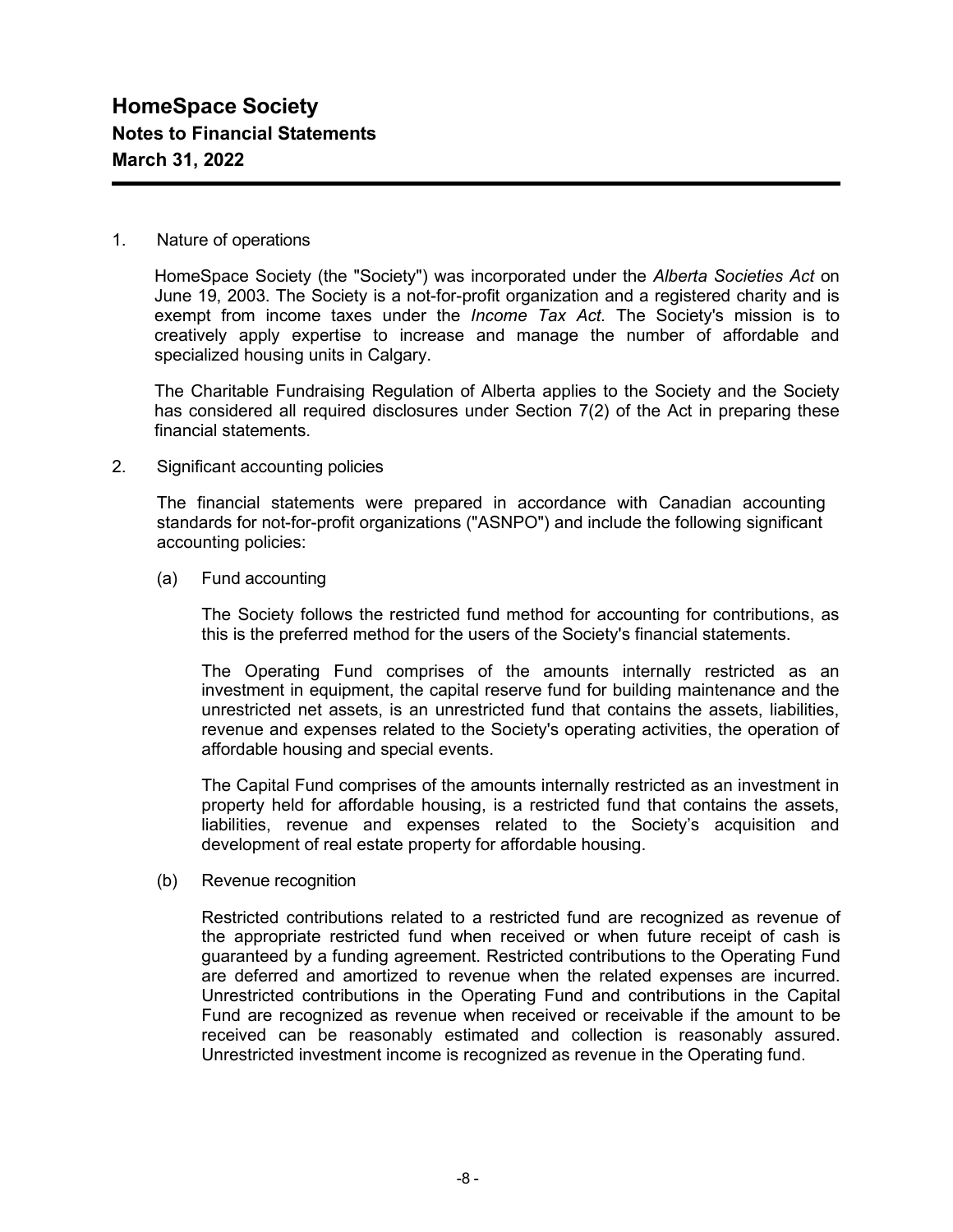Rental revenue (which includes subsidies) related to the provision of affordable housing is recognized when a tenant commences occupancy of a rental suite and rent is due, or when rent is subsidized by a particular agency as per the agreement terms.

(c) Property held for affordable housing

The Society acquires and constructs real estate properties that are to be used as affordable housing in current and future years. These properties are held as ongoing investments in affordable housing and are stated at cost less accumulated amortization. Cost includes all expenses incurred in connection with the acquisition of real estate property including all direct costs. Major capital improvements and replacements are capitalized and amortized over the term appropriate to the expense.

The purchase price of assets held for affordable housing is allocated to land and building. Contributed land is recorded at fair value at the date of contribution.

Buildings included in assets held for affordable housing are amortized over the estimated life of 40 years on a straight-line basis. The assets are amortized once complete and occupied at one-half the normal rate in the first year.

When conditions indicate an asset held for affordable housing is impaired, the carrying value of the asset is written down to the fair value or replacement cost. The write down of the assets is recorded as an expense in the statement of operations a write-down is not reversed.

(d) Amortization

Purchased equipment is recorded at cost and amortized over the estimated useful life on a straight-line basis as follows:

| Computer equipment | 2 years |
|--------------------|---------|
| Office furnishings | 4 years |

In the year of acquisition, the assets are amortized at one-half of the normal rate.

When conditions indicate purchased equipment is impaired, the carrying value of the asset is written down to the fair value or replacement cost. The write down of the assets is recorded as an expense in the statement of operations. A write-down is not reversed.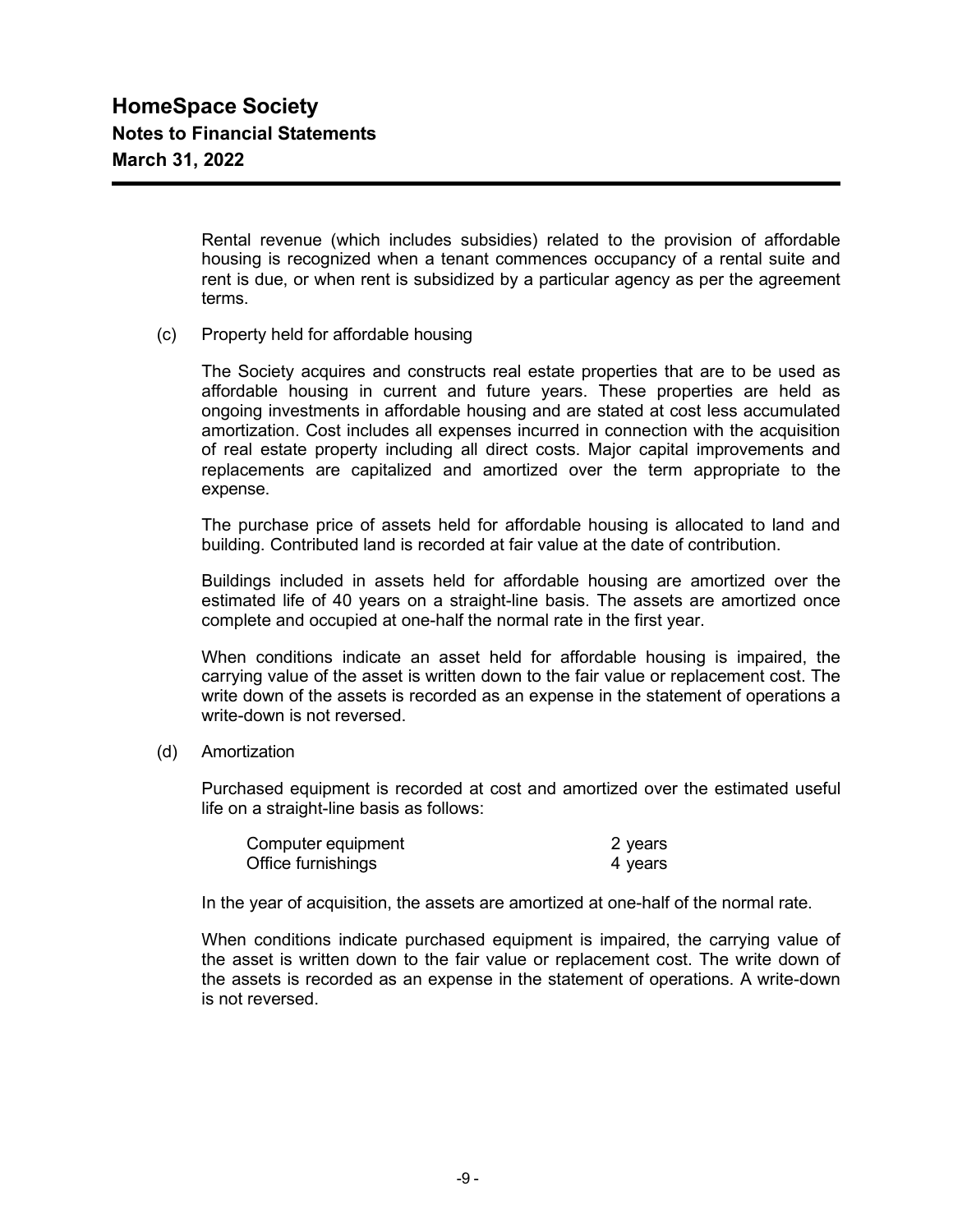#### (e) Measurement uncertainty

The preparation of financial statements requires management to make estimates and assumptions that affect the reported amounts of assets and liabilities and disclosure of contingent liabilities at the date of the financial statements and the reported amounts of revenues and expenses during the reporting periods. Actual results could differ from those estimates.

The valuation of purchased and contributed property held for affordable housing is based on management's best estimates of the future recoverability of these assets and the determination of costs subject to classification as property held for affordable housing. The amounts recorded for amortization of the property held for affordable housing are based on management's best estimates of the remaining useful lives and period of future benefit of the related assets.

Amounts accrued as receivable pursuant to various funding contracts associated with Society's programs are based on management's best estimates of the amounts to be received for the periods in question upon the actual finalization of the associated claims and/or contract processes.

By their nature, these estimates are subject to measurement uncertainty and the effect on the financial statements of changes in such estimates in future periods could be significant.

#### (f) Financial instruments

The Society initially measures its financial assets and liabilities at fair value, except for certain non-arm's length transactions that are measured at the exchange amount.

The Society subsequently measures all its financial assets and financial liabilities at amortized cost.

Financial assets measured at amortized cost include cash and accounts receivable.

Financial liabilities measured at amortized cost include the accounts payable and accrued liabilities, demand loan, tenant deposits, mortgages payable, loans payable and CEBA loan.

Financial assets measured at cost or amortized cost are tested for impairment, at the end of each year, to determine whether there are indicators that the asset may be impaired. The amount of the write-down, if any, is recognized in excess of revenue over expenses. The previously recognized impairment loss may be reversed to the extent of the improvement, directly or by adjusting the allowance account. The reversal may be recorded provided it is no greater than the amount that had been previously reported as a reduction in the asset and it does not exceed original cost. The amount of the reversal is recognized in excess of revenue over expenses.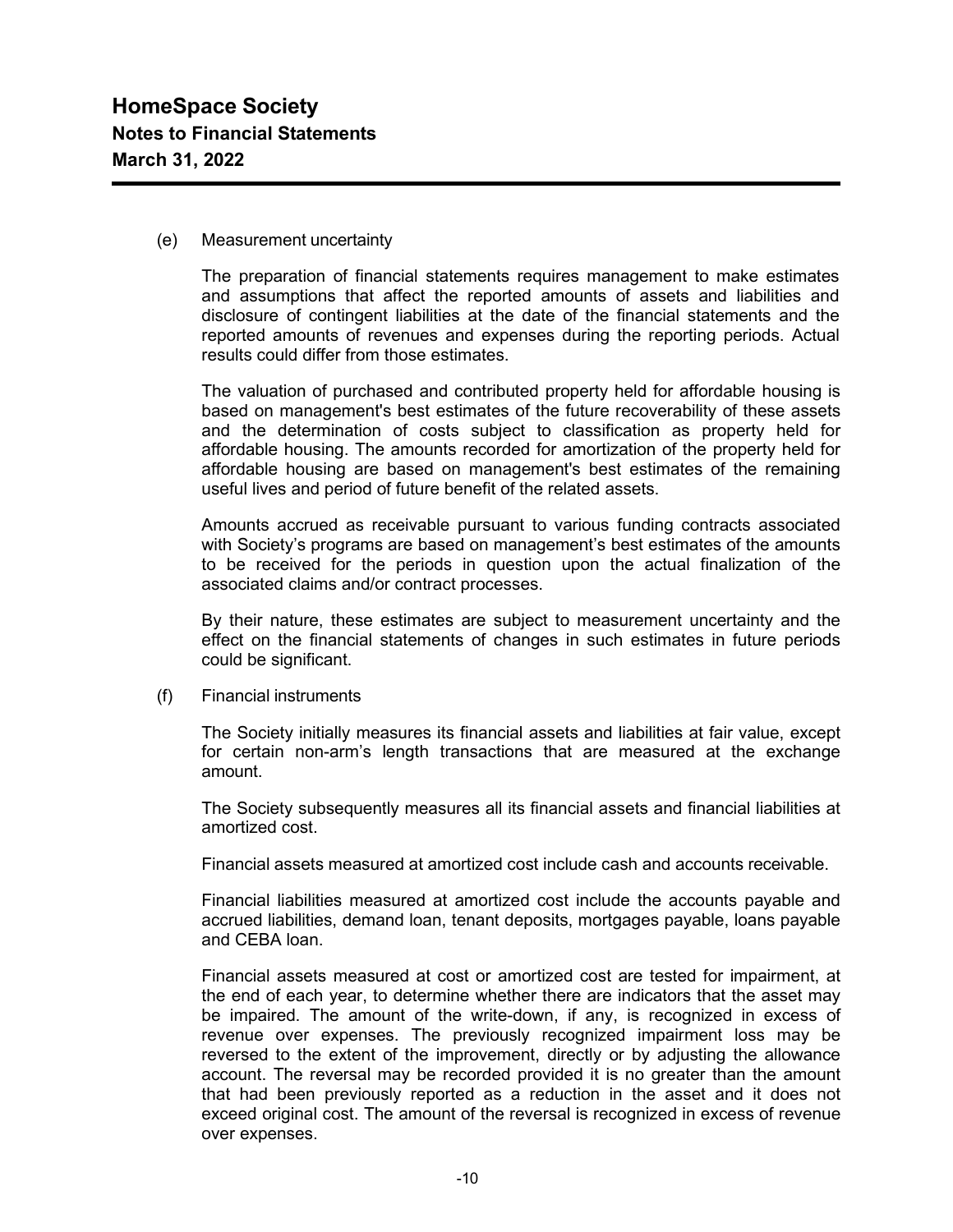The Society recognizes its transaction costs in excess of revenue over expenses in the period incurred for its equity investments and all other financial assets and liabilities subsequently measured at fair value. Financial instruments, that are subsequently measured at cost or amortized cost, are adjusted by the transaction costs and financing fees that are directly attributable to their origination, issuance or assumption. Long-term debt is also reduced by financing fees and any debt premiums or discounts. The Society uses the effective interest method to amortize these adjustments to long-term debt.

(g) Contributed goods and services

Donations of materials and services are recognized when the fair value can be reasonably estimated and the materials and services are used in the normal course of operations. Donations of legal services related to the acquisition of real estate provided on a pro-bono basis are not recorded as the amounts cannot be reasonably estimated.

3. Affordable housing net assets

On September 30, 2016, the Society received property held for affordable housing and the associated cash, receivables, payables, mortgages, loans, deposits, tenant and grant agreements from the Calgary Homeless Foundation (the "Foundation") a separately registered charity with its own Board of Directors, management and office. The Society focuses on housing solutions for ending homelessness, while the Foundation continues its leadership role within Calgary's Plan to End Homelessness, serving as the system planner for Calgary's homeless-serving system of care. The Foundation remains one of the nine participating agencies in the Calgary Collaborative Capital Campaign for Affordable Housing (the "Campaign") to fundraise capital for affordable housing. On September 30, 2016, the Foundation and the Society entered into agreements assigning the funds raised for the Foundation through the Campaign to the Society (the "benefits"). The agreements specify that the Society is the registered owner and trustee of the properties for which the Campaign is fundraising (the "Campaign assets"). In return for transferring the benefits and the Campaign assets, the Foundation is the beneficial owner of the Campaign assets with a net book value of \$98.0 million (2021 - \$94.0 million). The beneficial ownership of the Campaign assets will not transfer to the Society until the last pledge is received and the obligations of the Campaign and the associated gift agreements have expired or terminated.

As a result of the Foundation's beneficial ownership of the Campaign assets:

- (a) The Foundation guarantees the Society's mortgages on the Campaign assets totaling \$3.1 million (note 6), with maturity dates ranging from June 1, 2022 to June 1, 2023, a current portion of \$181,726, interest rates ranging from 2.54% to 3.15% per annum, secured by assets with a net book value of \$14.6 million.
- (b) The Foundation guarantees the Society's \$5 million evergreen line of credit facility to finance land purchases (note 6), bearing interest at 3.48% per annum, of which \$NIL has been drawn as of March 31, 2022.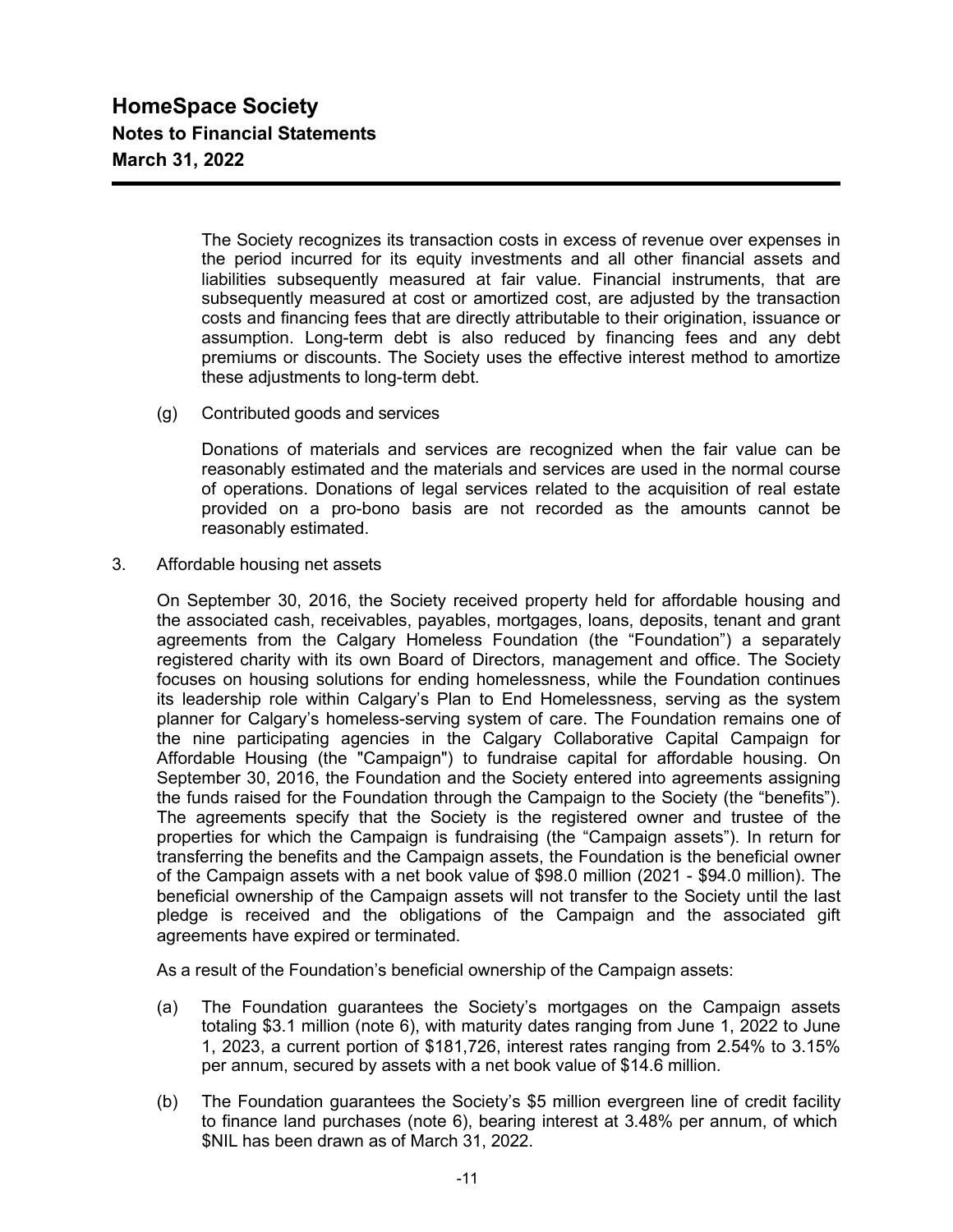### 4. Property held for affordable housing

|                                                                       |                               |                                    |                               | <b>Net Book Value</b>         |
|-----------------------------------------------------------------------|-------------------------------|------------------------------------|-------------------------------|-------------------------------|
|                                                                       | Cost                          | <b>Accumulated</b><br>Amortization | 2022                          | 2021                          |
| Land<br>Buildings under construction<br>Buildings used for affordable | 29,293,208<br>S<br>21,847,143 | \$<br>$\overline{\phantom{a}}$     | 29,293,208<br>S<br>21,847,143 | 28,993,208<br>\$<br>6,590,580 |
| housing                                                               | 103,661,626                   | 14,725,499                         | 88,936,127                    | 82,428,184                    |
|                                                                       | \$154,801,977                 | \$14,725,499                       | \$140,076,478                 | \$118,011,972                 |

### 5. Equipment

|                                                                          | Cost                   |    | <b>Accumulated</b><br>Amortization | 2022                  | 2021                 |
|--------------------------------------------------------------------------|------------------------|----|------------------------------------|-----------------------|----------------------|
| Computer equipment<br>Office furnishings<br>Office furnishings - capital | \$<br>40,376<br>10,994 | \$ | 30,334<br>5,477                    | \$<br>10,042<br>5,517 | \$<br>6,431<br>5,258 |
| fund                                                                     | 33,498                 |    | 3,349                              | 30,149                |                      |
|                                                                          | \$<br>84,868           | S  | 39,160                             | \$<br>45,708          | \$<br>11,689         |

**Net Book Value**

### 6. Mortgages payable

|                                                                                                                                                                                                                                                                                                                                         | 2022          | 2021          |
|-----------------------------------------------------------------------------------------------------------------------------------------------------------------------------------------------------------------------------------------------------------------------------------------------------------------------------------------|---------------|---------------|
| Mortgage payable for the Bowness (Longbow)<br>property bearing interest at a rate of 2.59% per<br>annum, payable in monthly principal and interest<br>instalments totalling \$4,218, maturing December<br>2022, secured by the Bowness property having a<br>carrying value of \$2,682,258 and guaranteed by<br>the Foundation (note 3). | \$<br>594,412 | \$<br>629,230 |
| Mortgage payable for the Capitol Hill (Francis)<br>property bearing interest at a rate of 3.15% per<br>annum, payable in monthly principal and interest<br>instalments totalling \$4,615, maturing in June<br>2023, secured by the Capitol Hill property having<br>a carrying value of \$2,911,377 and guaranteed                       |               |               |
| by the Foundation (note 3).                                                                                                                                                                                                                                                                                                             | 630,118       | 665,183       |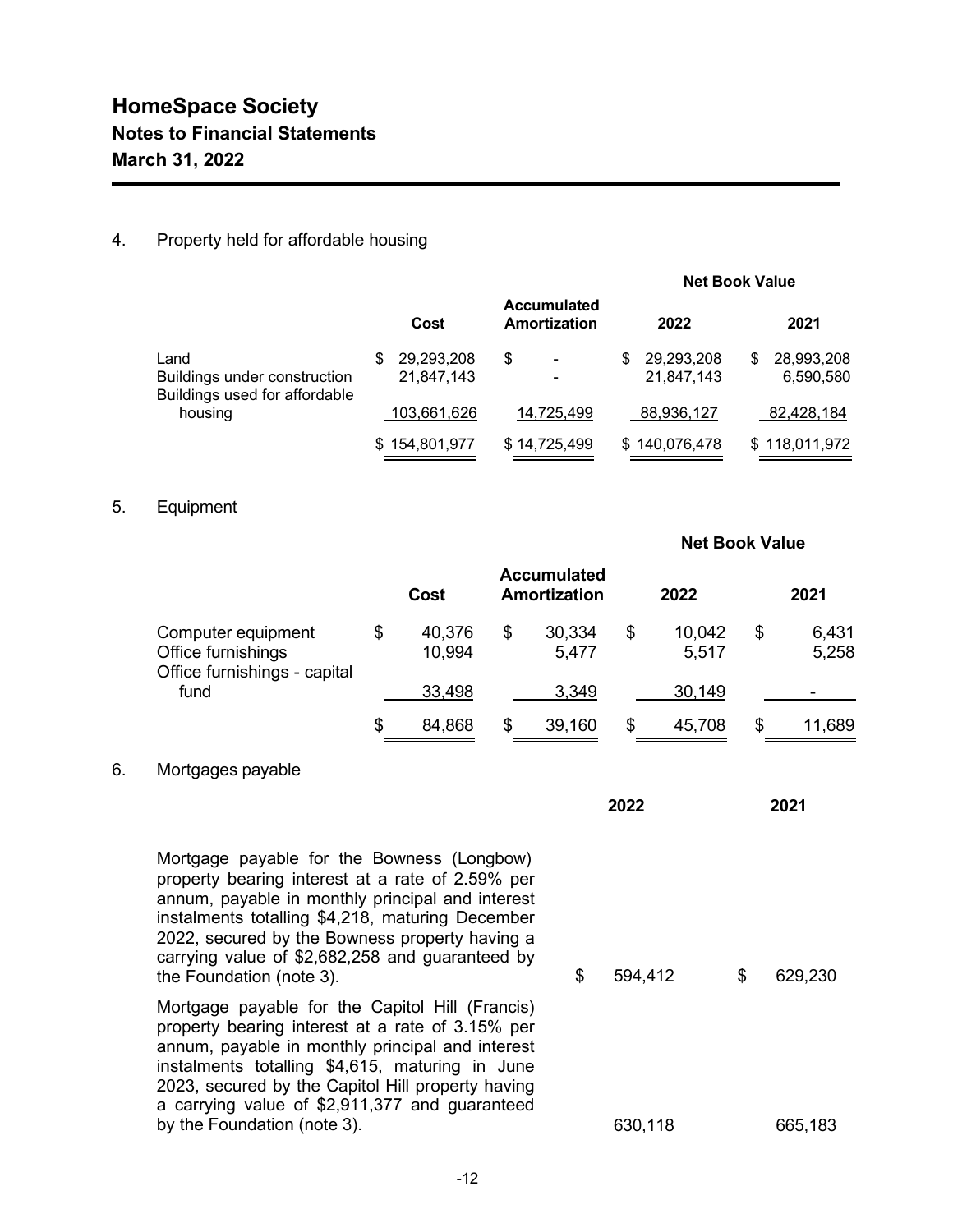|                                                                                                                                                                                                                                                                                                                                                                            | 2022      | 2021      |
|----------------------------------------------------------------------------------------------------------------------------------------------------------------------------------------------------------------------------------------------------------------------------------------------------------------------------------------------------------------------------|-----------|-----------|
| Mortgage payable for the Bankview property<br>bearing interest at a rate of 2.54% per annum,<br>payable in monthly principal and<br>interest<br>instalments totalling \$5,120, maturing in June<br>2022, secured by the Bankview property having a<br>carrying value of \$3,512,391 and guaranteed by<br>the Foundation (note 3).                                          | 748,860   | 790,807   |
| Mortgage payable for the Crescent Heights<br>property bearing interest at a rate of 2.54% per<br>annum, payable in monthly principal and interest<br>instalments totalling \$2,168, maturing in June<br>2022, secured by the Crescent Heights property<br>having a carrying value of \$1,450,922 and<br>guaranteed by the Foundation (note 3).                             | 314,031   | 331,864   |
| Mortgage payable for the Lower Mount Royal<br>(Croydon) property bearing interest at a rate of<br>2.59% per annum, payable in monthly principal<br>interest instalments<br>totalling<br>and<br>\$2,518,<br>maturing in December 2022, secured by the<br>Lower Mount Royal property having a carrying<br>value of \$1,960,199 and guaranteed by the<br>Foundation (note 3). | 373,880   | 394,178   |
| Mortgage payable for the Thorncliffe property<br>bearing interest at a rate of 2.54% per annum,<br>payable in monthly principal and<br>interest<br>instalments totalling \$3,359, maturing in June<br>2022, secured by the Thorncliffe property having<br>a carrying value of \$2,109,770 and guaranteed<br>by the Foundation (note 3).                                    | 491,274   | 518,792   |
| Repayable loan facility in the amount up to<br>\$4,770,000, by way of one or more advances, for<br>the Downtown (Legacy on 5th) property bearing<br>interest at a rate of 0.78% per annum, payable in<br>monthly interest only instalments until the date of<br>stabilization and secured by the Downtown<br>property having a carrying value of \$23,464,900.             | 4,770,000 | 4,178,969 |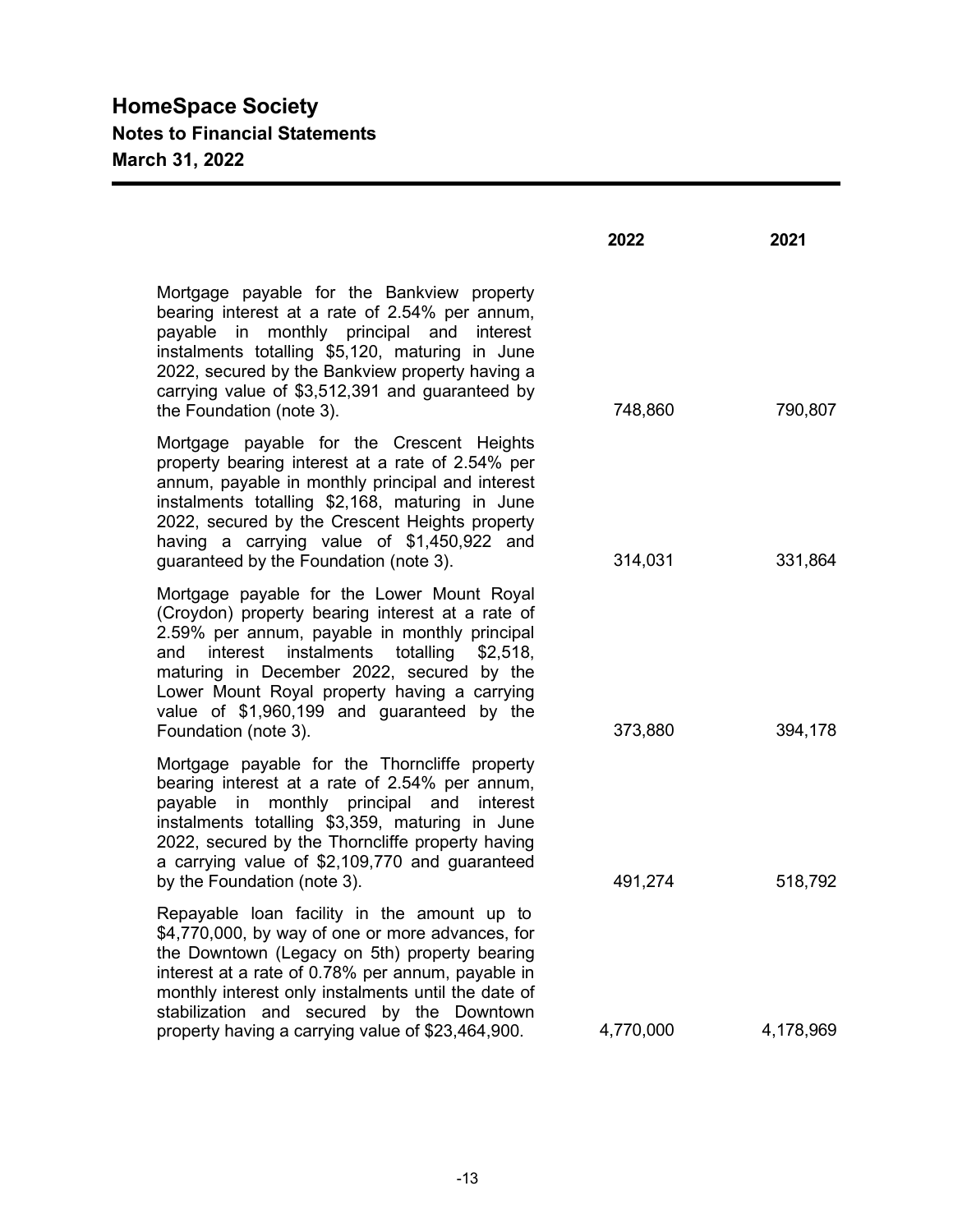|                                                                                                                                                                                                                                                                                                                                                   | 2022         | 2021         |
|---------------------------------------------------------------------------------------------------------------------------------------------------------------------------------------------------------------------------------------------------------------------------------------------------------------------------------------------------|--------------|--------------|
| Repayable loan facility in an amount up to<br>\$6,797,612, by way of one or more advances, for<br>the Beltline 2 property, bearing interest at a rate<br>of 1.37% per annum, payable in monthly interest<br>only instalments until the date of stabilization and<br>secured by the Beltline 2 property having a<br>carrying value of \$8,868,664. | 5,809,424    | 3,153,919    |
|                                                                                                                                                                                                                                                                                                                                                   | 13,731,999   | 10,662,942   |
| Less: Portion due within one year                                                                                                                                                                                                                                                                                                                 | 269,851      | 176,932      |
|                                                                                                                                                                                                                                                                                                                                                   | \$13,462,148 | \$10,486,010 |

Mortgages that mature in the upcoming year ending March 31, 2023 have been classified as long term as the Society intends to renew these mortgages. The estimated principal payments, assuming renewal at similar terms, related to the mortgages payable due are as follows:

| 2023               | 269,851   |
|--------------------|-----------|
| 2024               | 186,650   |
| 2025               | 191,709   |
| 2026               | 196,906   |
| 2027               | 764,047   |
| Subsequent to 2027 | 1,631,537 |
|                    | 3,240,700 |

Total interest paid on mortgages payable during the year was \$192,528 (2021 -\$103,539).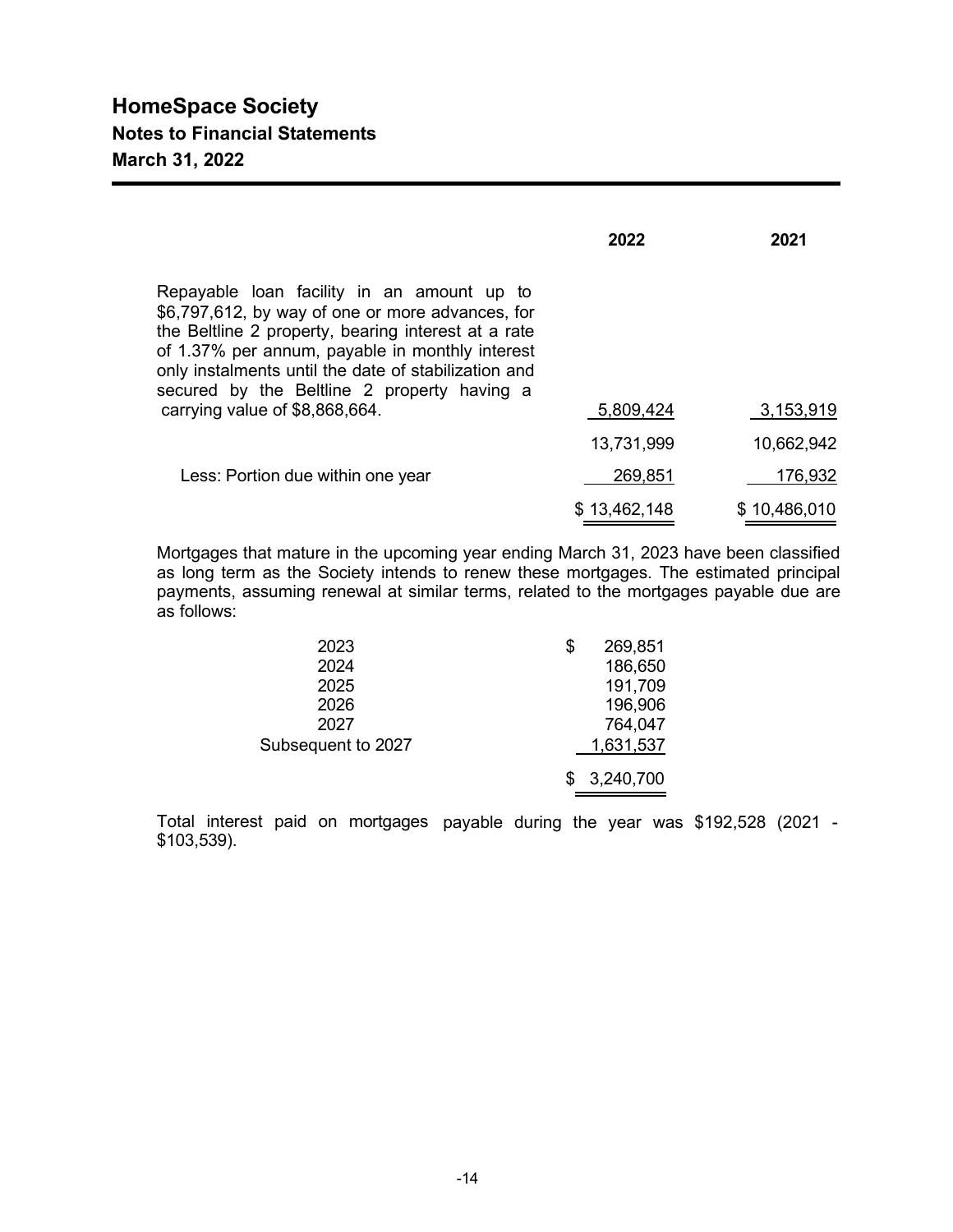The Downtown repayable loan facility was fully advanced during the year and the Beltline repayable loan facility has not yet been fully advanced as of March 31, 2022. Both the Beltline and Downtown repayable loan facilities have not reached stabilization as of March 31, 2022. The stabilization date means the time at which the project has achieved twelve consecutive months of annualized residential effective gross income as defined in the agreement. Commencing from the stabilization date, the principal balance outstanding will be amortized according to an amortization schedule to be agreed upon at such time, resulting in monthly blended principal and interest payments until the end of the 10-year term. The loan facilities include forgivable loan facilities (note 7). The loan facilities require a replacement reserve fund to be maintained at 4% of the effective gross income of all income generated by the project. The Replacement Reserve Fund has been properly funded and maintained and all earnings accruing to the Fund has been recorded as part of the capital reserve fund for building maintenance. The Society is in compliance with the requirements of the agreement. The loan facilities are secured by a first priority mortgage equal to 120% of the loans on the land and building noted above as well as a general security agreement, an operating agreement and a first priority general assignment of insurance, contracts, rents and leases.

The Society has available a line of credit in the amount of \$5 million with a major Canadian financial institution to finance land purchases for various properties in Calgary. The line of credit bears interest at 3.48% per annum. At March 31, 2022, \$NIL (2021 - \$NIL) had been drawn on the line of credit.

During the year ended March 31, 2022, the Society received a non-revolving demand term loan of \$2,100,000 to finance the Sierra Place conversion project costs. The loan bears interest at prime plus 0.75% per annum, effectively 2.70% at March 31, 2022 and is repayable on demand. The loan requires maintenance of certain covenants. During the year, the Society was in compliance of these covenants.

#### 7. Loans payable

|                                                                                                                                                                                                                                                       | 2022        | 2021        |
|-------------------------------------------------------------------------------------------------------------------------------------------------------------------------------------------------------------------------------------------------------|-------------|-------------|
| The Kootenay Lodge loan is a non-interest<br>bearing loan granted for the purpose of<br>developing affordable housing. This loan is<br>forgivable over 15 years maturing December 1,<br>2022.                                                         | \$<br>8,000 | S<br>18,667 |
| The Sunalta loan (2020) is an unsecured, non-<br>interest bearing loan granted for the purpose of<br>developing affordable housing which<br>was<br>expended on the Sunalta Lodging House. This<br>loan is forgivable in 20 years on its maturity date |             |             |
| of November 1, 2040.                                                                                                                                                                                                                                  | 295,000     | 295,000     |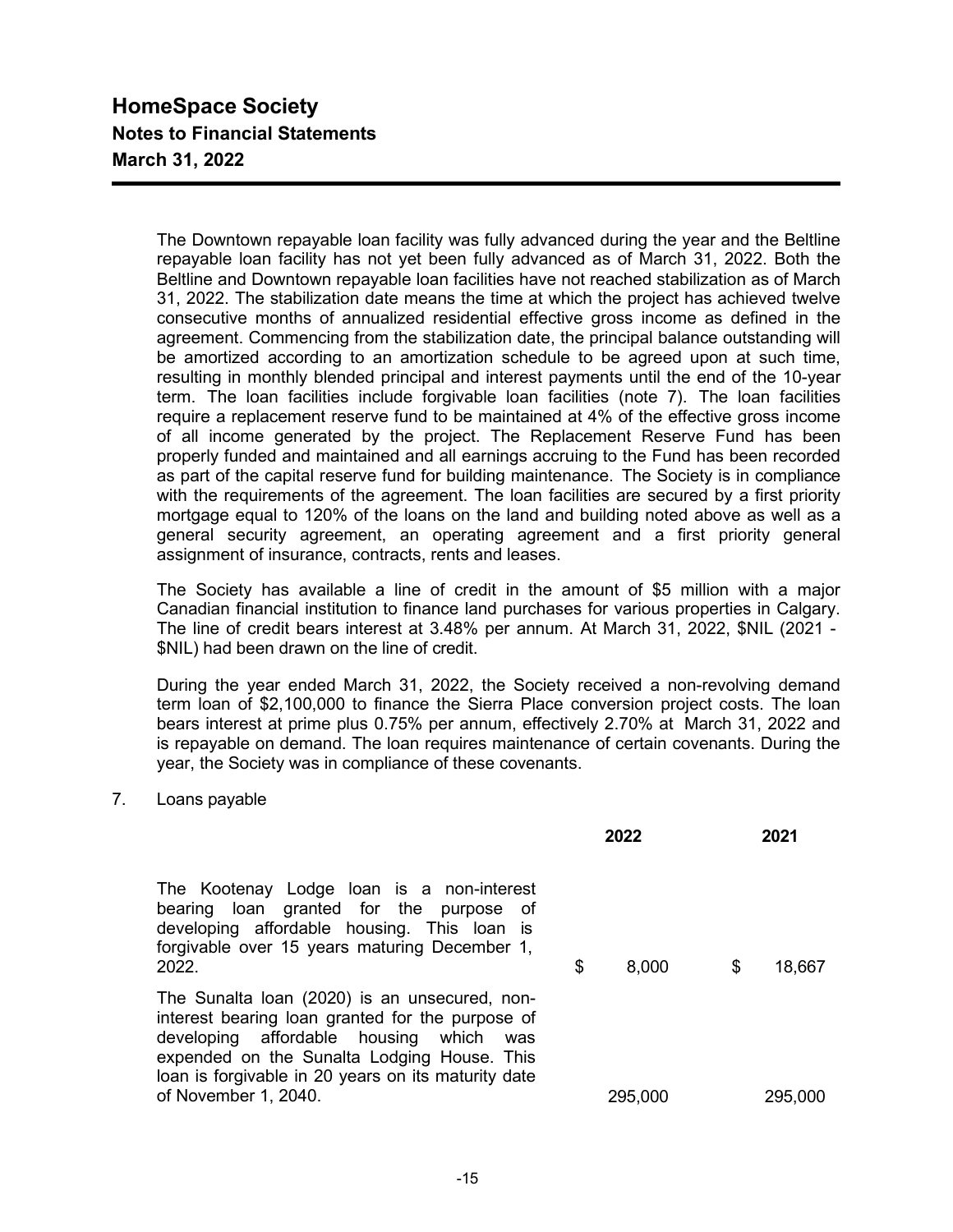|                                                                                                                                                                                                                                                                     | 2022         | 2021        |
|---------------------------------------------------------------------------------------------------------------------------------------------------------------------------------------------------------------------------------------------------------------------|--------------|-------------|
| The Downtown loan is an non-interest bearing<br>loan granted for the purpose of developing<br>affordable housing which was expended on the<br>Downtown property. This loan is forgivable over<br>20 years maturing August 1, 2041. See note 6 for<br>security held. | 4,833,333    | 5,000,000   |
| The Beltline 2 loan, is an non-interest bearing<br>loan granted for the purpose of affordable<br>housing which was expended on the Beltine 2<br>property. The loan is forgivable over 20 years<br>maturing November 1, 2041. See note 6 for<br>security held.       | 829,844      | 847,500     |
| The Sunalta Ioan (2010); forgiven in full during                                                                                                                                                                                                                    |              |             |
| the year.                                                                                                                                                                                                                                                           |              | 28,409      |
|                                                                                                                                                                                                                                                                     | \$ 5,966,177 | \$6,189,576 |

The loans are non-interest bearing and if not forgiven are to be repaid out of the project's capital financing. The total amount forgiven in the year of \$223,399 (2020 - \$41,916) is included in donations and grants revenue.

#### 8. COVID-19 Relief

The Canada Emergency Business Account (CEBA) was a \$60,000 loan available to eligible entities that was created by the Federal government as a response to the COVID-19 pandemic. The Society received the \$60,000 interest-free loan during the year ended March 31, 2021, where \$20,000 of the amount is forgiven if repaid by December 31, 2023. If the amounts are not repaid, the loan becomes a 2-year term loan bearing an interest rate of 5% per annum, due on December 31, 2025. It is the Society's intention is to repay \$40,000 of the loan on or before December 31, 2023. The \$20,000 forgivable portion of the loan was recorded in income during the year ended March 31, 2021.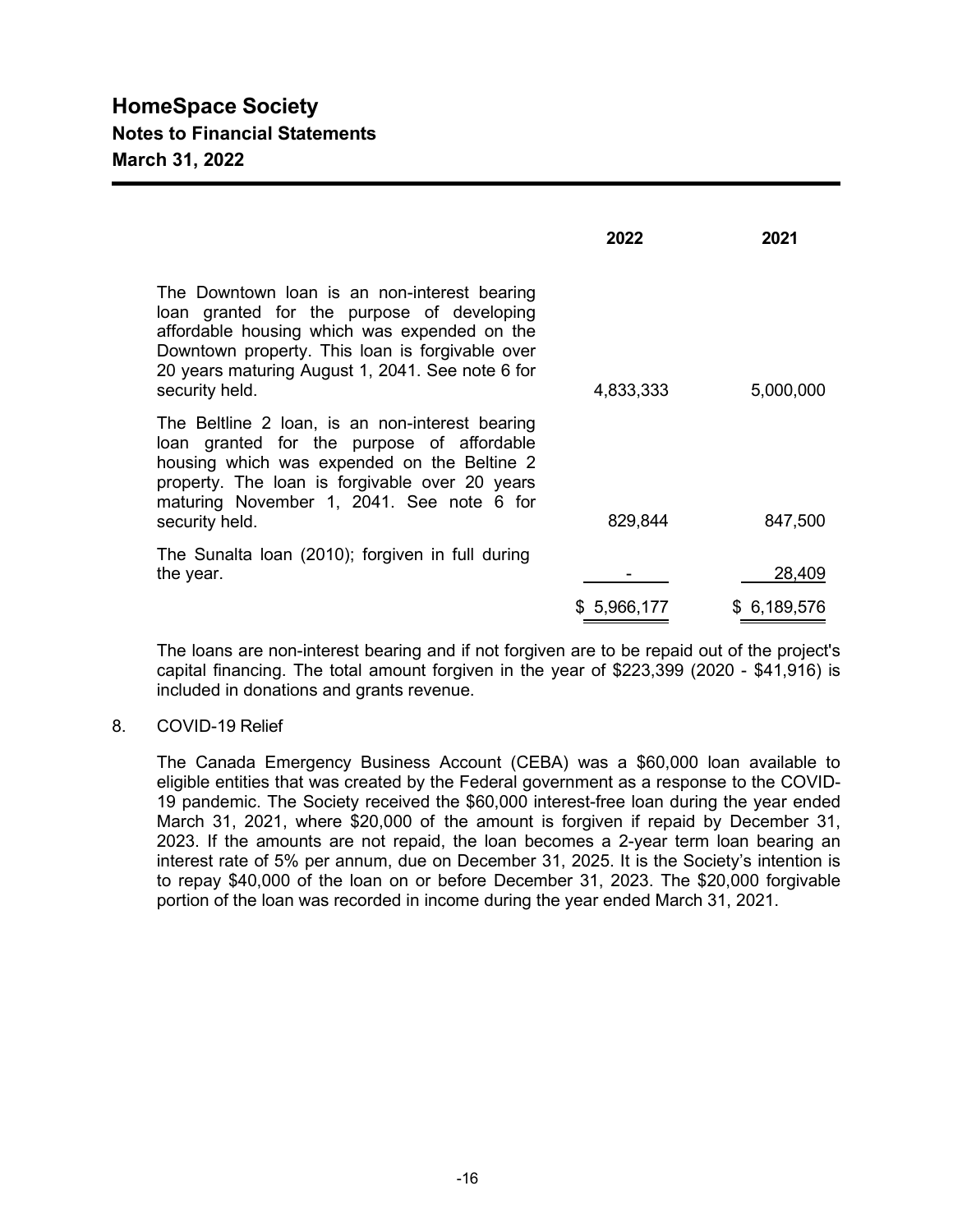#### 9. Bridgeland-Ophelia Supportive Housing Program

During the year, the Society received \$252,160 (2021 - \$252,160) of funding from the Calgary Homeless Foundation related to the Bridgeland-Ophelia Supportive Housing Program. The income and expenses incurred related to this program are summarized below. The excess funding is included in deferred contributions.

|                                  | <b>Budget</b><br>(unaudited) | <b>Actual</b>  | <b>Variance</b><br>(unaudited) |
|----------------------------------|------------------------------|----------------|--------------------------------|
| Program revenue<br>Grant funding | 252,160                      | 252,160<br>\$. | \$                             |
| Program expenses<br>Staff costs  | 71,920                       | 67,140         | 4,780                          |
| Client costs                     | 155,040                      | 141,120        | 13,920                         |
| Administration costs             | 25,200                       | 25,200         |                                |
|                                  | 252,160                      | 233,460        | 18,700                         |
|                                  | \$                           | \$<br>18,700   | \$<br>(18,700)                 |

#### 10. Aurora on the Park Elevator Replacement Project

During the year, the Society received \$350,000 (2021 - \$NIL) of funding from the Calgary Homeless Foundation related to the Aurora on the Park Elevator Replacement Project. The income and capital costs incurred related to this project are summarized below. The costs incurred have been capitalized to the Aurora property.

|                                                                                        |     | <b>Budget</b><br>(unaudited) |   | <b>Actual</b>     | <b>Variance</b><br>(unaudited) |
|----------------------------------------------------------------------------------------|-----|------------------------------|---|-------------------|--------------------------------|
| <b>Program revenue</b><br>Grant funding                                                | \$. | 350,000                      | S | 350,000           | \$                             |
| <b>Program expenses</b><br>Purchase and installation of elevator<br>General contractor |     | 250,600<br>99,400            |   | 258,271<br>91,729 | (7,671)<br>7,671               |
|                                                                                        |     | 350,000                      |   | 350,000           |                                |
|                                                                                        | \$  |                              | S |                   | \$                             |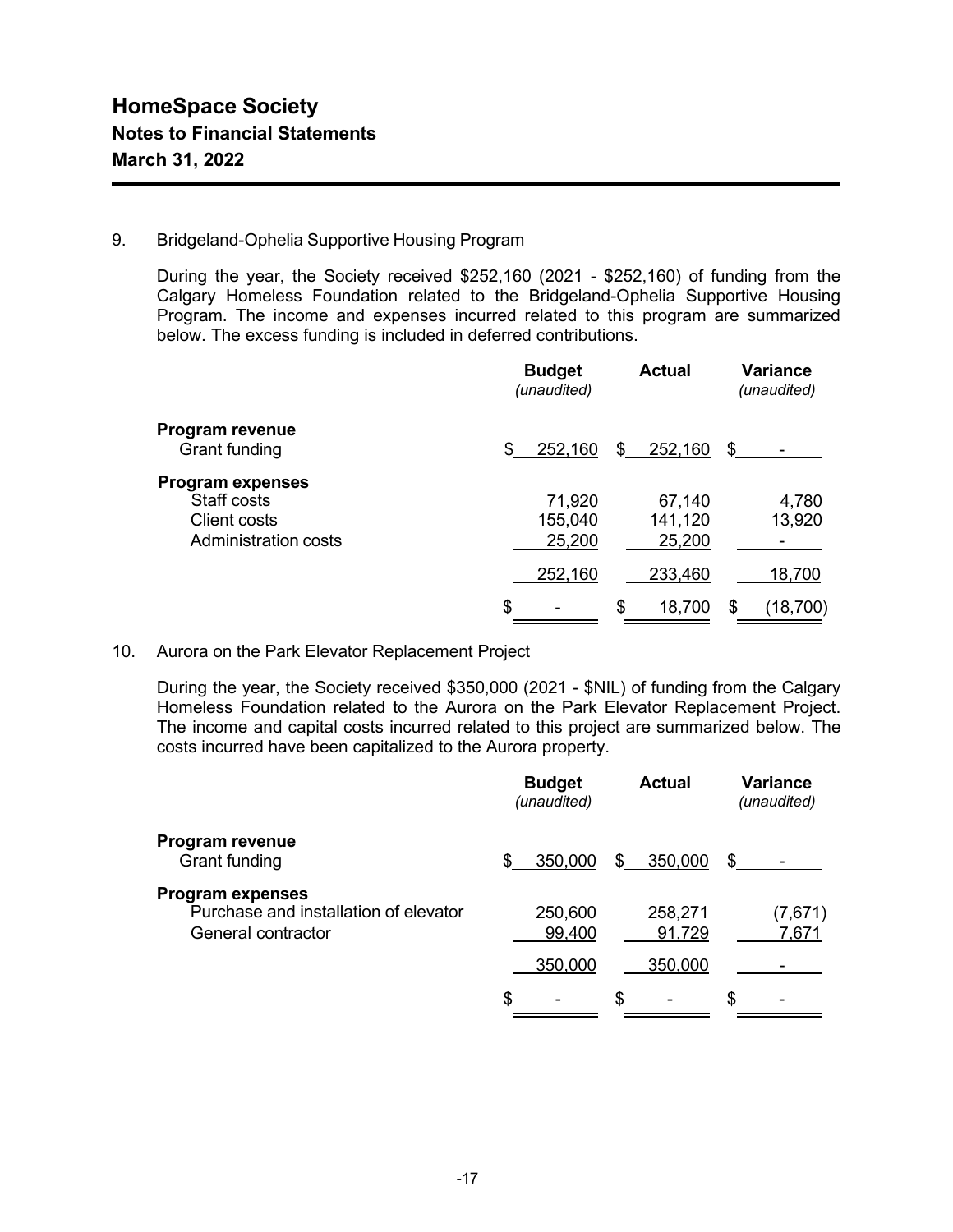#### 11. Financial instruments

The Society is exposed to the following significant financial risks:

(a) Credit risk

Credit risk is the risk that one party to a financial instrument will cause a financial loss for the other party by failing to discharge an obligation. The Society does not have a concentration of credit exposure with any one party. The Society does not consider itself exposed to undue credit risk.

The Society is exposed to credit risk relating to cash. The risk is mitigated as cash is deposited with major Canadian financial institutions.

The Society is exposed to credit risk relating to accounts receivable, which is influenced by the individual characteristics of each customer. The majority of the accounts receivable are from donors and government agencies. The Society limits its exposure to credit risks by dealing with only credit worthy organizations. Management does not expect any debtors to fail in meeting their obligations.

(b) Liquidity risk

Liquidity risk is the risk that the Society will encounter difficulty in meeting obligations associated with financial liabilities. The Society manages its liquidity risk through cash and debt management.

(c) Interest rate risk

Interest rate risk is the risk that the fair value or future cash flows of a financial instrument will fluctuate because of changes in market interest rates. The Society is exposed to interest rate risk to the extent of any upward revision in prime lending rates. The Society attempts to mitigate this risk by limiting the debt assumed and entering into medium-term mortgages.

(d) Other price risk

Other price risk is the risk that the fair value or future cash flows of a financial instrument will fluctuate because of changes in market prices (other than those arising from interest rate risk or currency risk), whether those changes are caused by factors specific to the individual financial instrument or its issuer, or factors affecting all similar financial instruments traded in the market. The Society is subject to price risk in the value of donated shares on the date of sale compared to the date of donation. The Society mitigates this risk by selling all shares upon release to the Society in an effort to ensure that price on date of sale does not materially differ from the price on transfer.